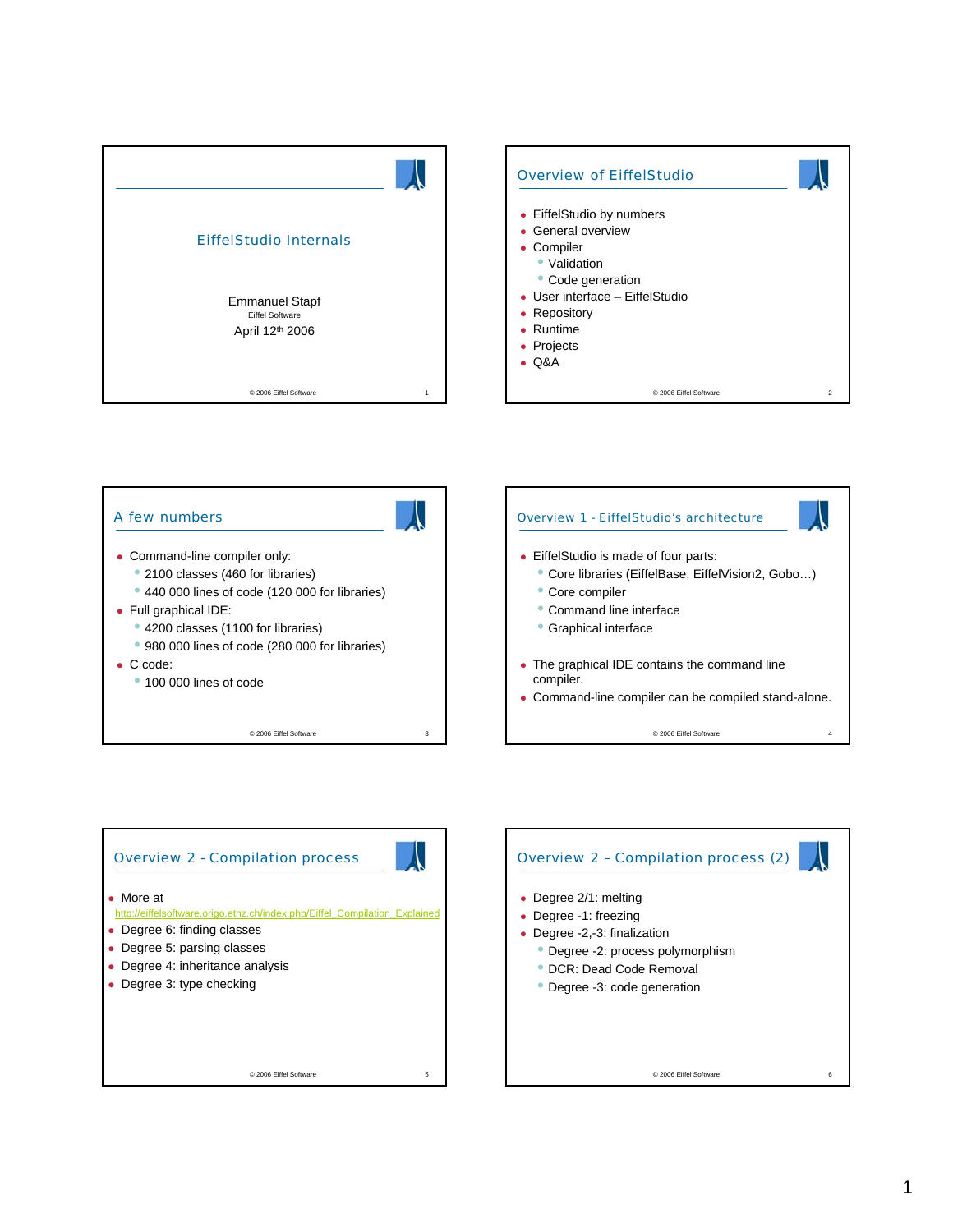## Compiler – AST

- All classes representing **AST** nodes are descendants of *AST\_EIFFEL* and have the *\_AS* suffix.
- Parser written using gelex/geyacc.
- Parser has many faces:
	- Syntax checker: no AST, useful for syntax validation.
	- Light parser: keeps only nodes needed for validation.
	- Full parser (aka roundtrip parser): preserves all information about Eiffel text (code, blanks and comments).

© 2006 Eiffel Software 7







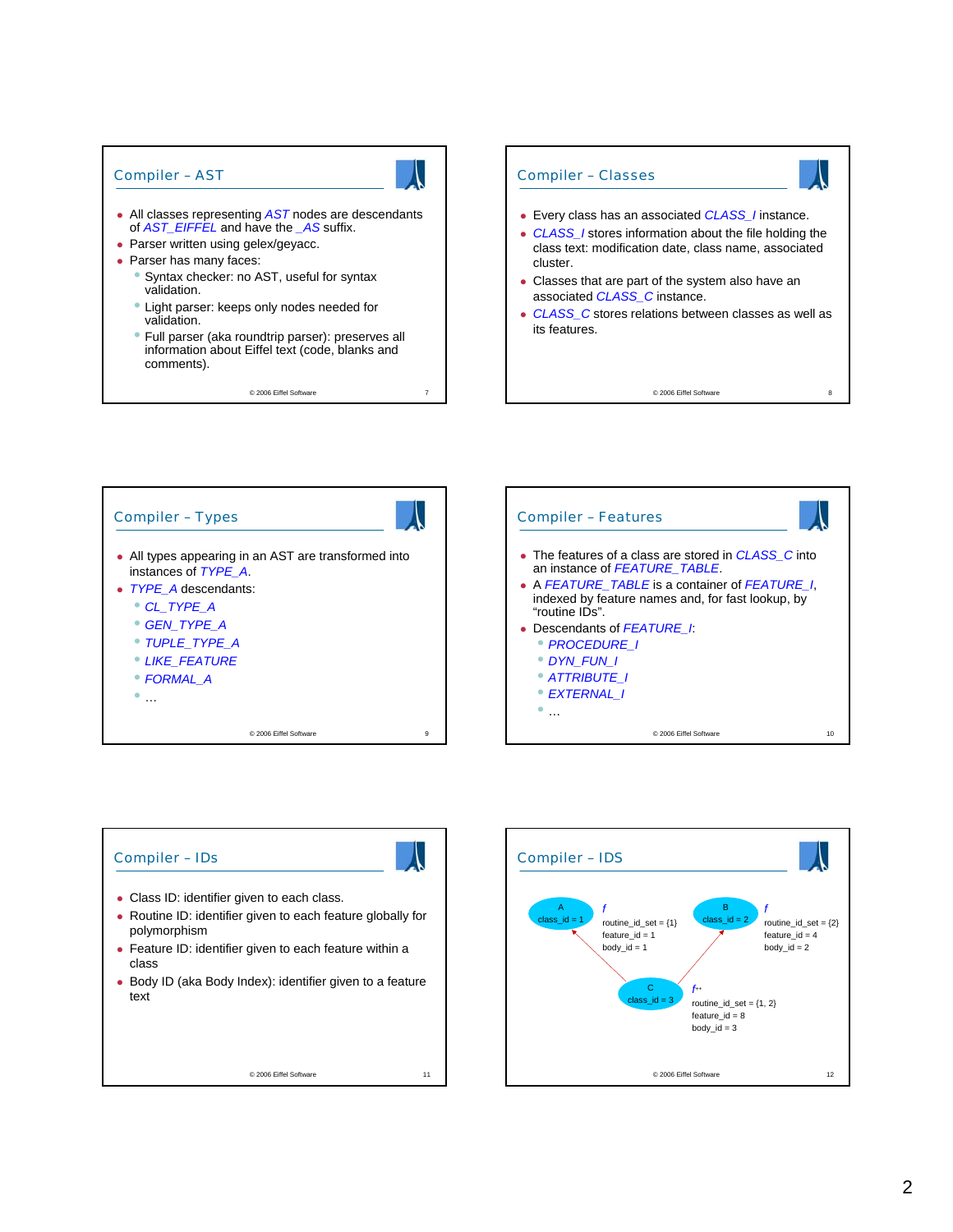





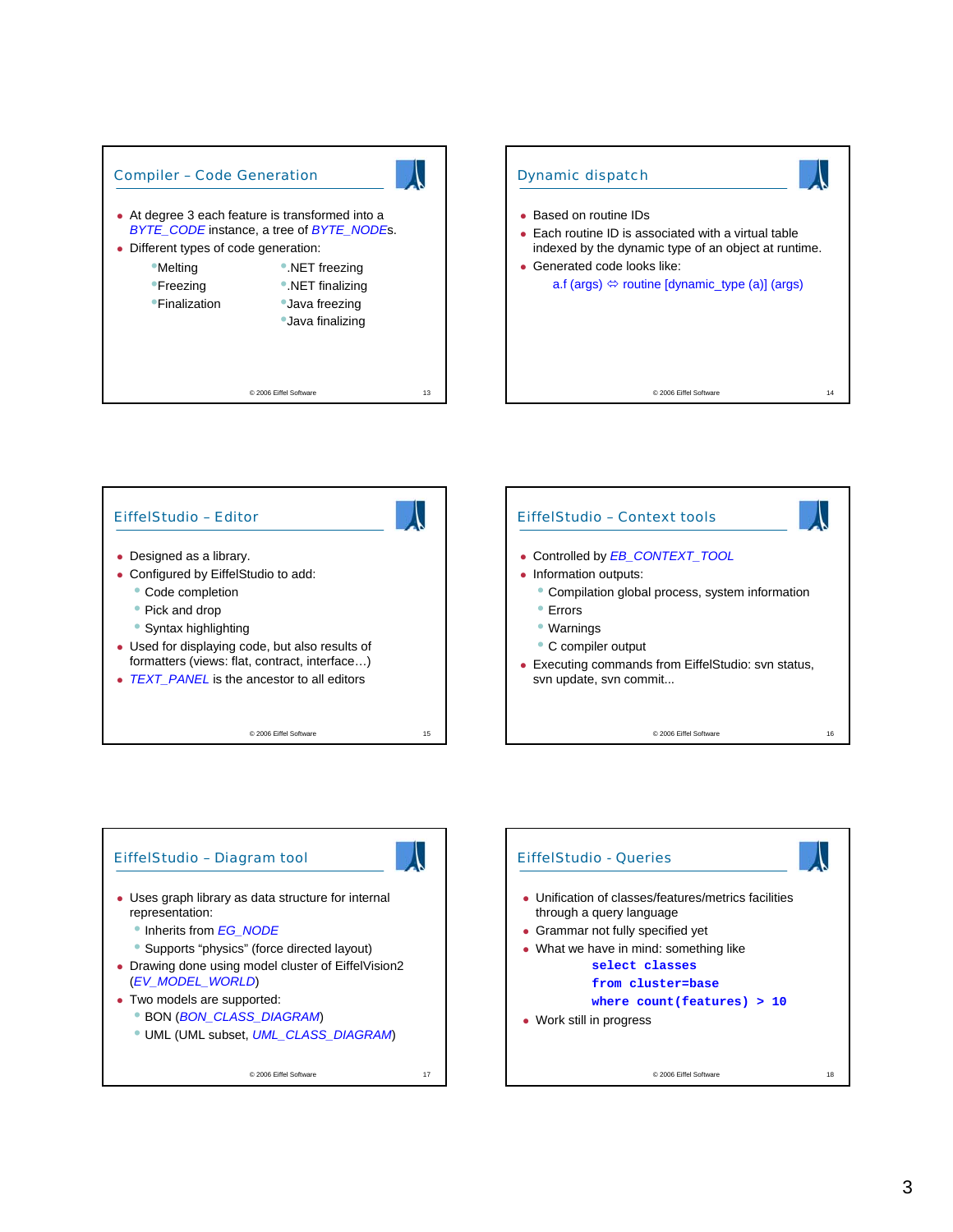

© 2006 Eiffel Software 19









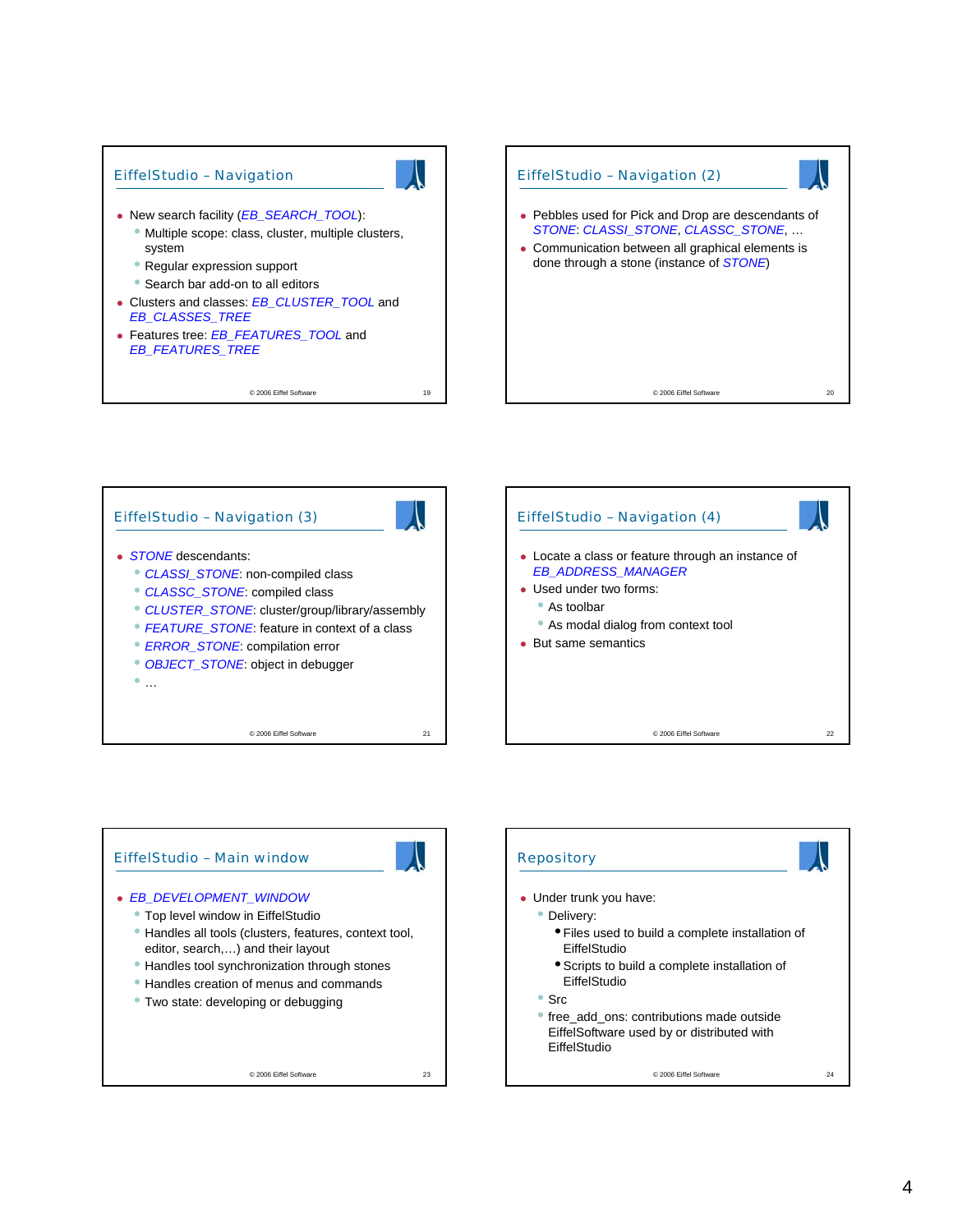## Repository (2)

## • Under Src:

- C\_library: libpng, zlib
- bench: EiffelStudio source code and runtime
- build2: EiffelBuild source code
- com\_wizard: EiffelCOM Wizard source code
- common: parsers and AST classes
- dotnet: .NET specific tools for importing .NET assemblies
- examples: examples included in EiffelStudio delivery
- help: source code of wizards for project creation
- library:
- library.net:
- tools: various tool useful for developing

© 2006 Eiffel Software 25





## **Contributions**



- Best contributions will be integrated to EiffelStudio
- What are "best" contributions?
- Useful for all/most Eiffel programmers
	- Working
	- Clean
	- Documented
	- Elegant design
	- Contracted
- Prize for TEETH 2006 (Top EiffelStudio ETH contribution)!

© 2006 Eiffel Software 29